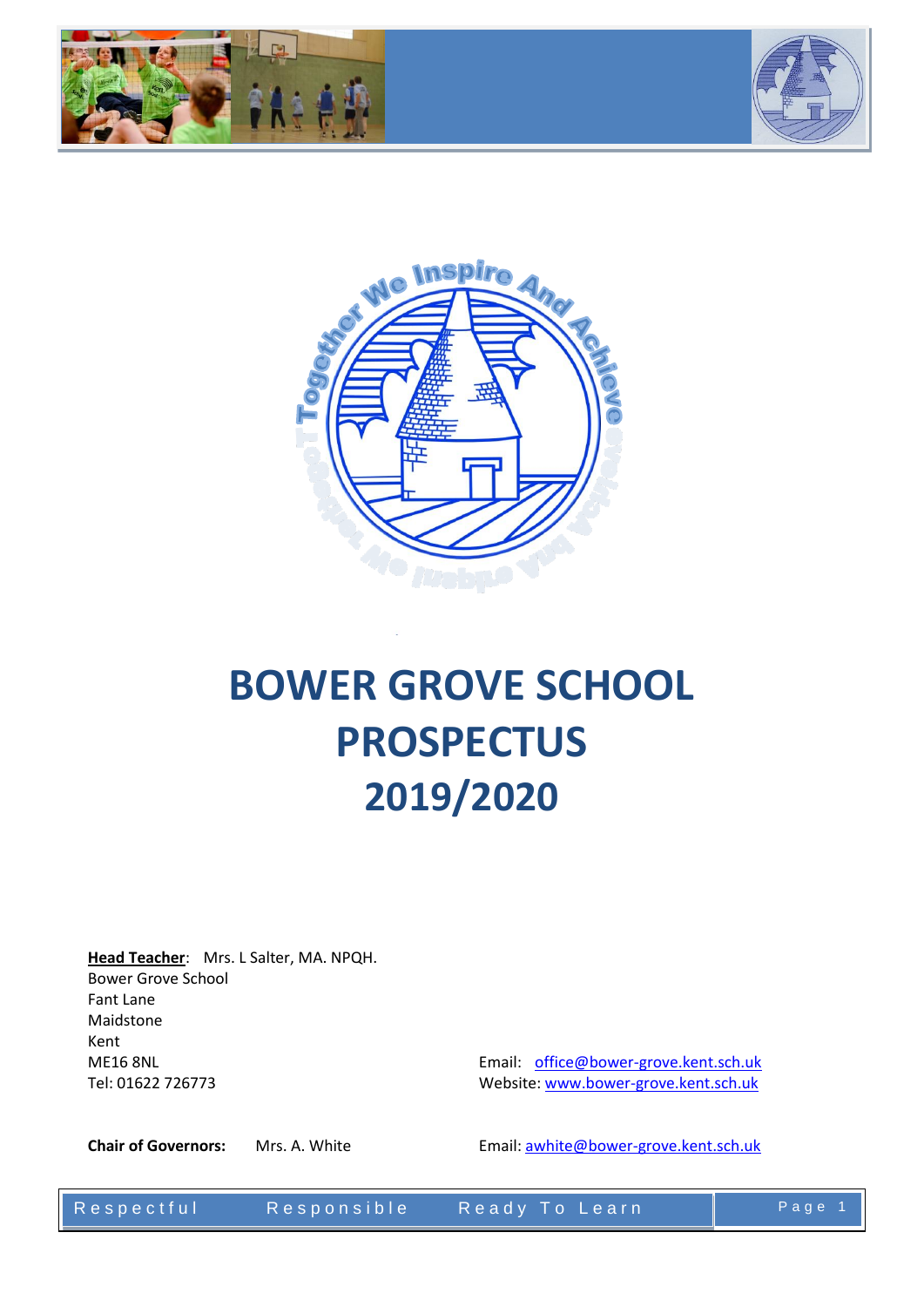



Dear Parents and Carers

Welcome to Bower Grove School.



Bower Grove is a foundation day special school for children and young people aged between 4 and 16 years. We offer our pupils a high quality of education, accessible to learners of varied abilities and different learning styles, whilst taking into consideration their social, emotional, behavioural and mental health needs.

The school is designated for 214 pupils with learning difficulties, and SEMH needs. Many pupils also have Autism Spectrum Conditions and communication difficulties or ADHD. Pupils are offered a place at the school following an assessment of their special educational needs, the issue of an Education Health Care Plan and a request for placement by the local authority (KCC).

The school is organised into primary and secondary school departments. The primary aged children are taught by a class teacher in their own classroom for most subjects but may be taught by specialist teachers for subjects such as PE, Computing and Music. Pupils in the senior school follow a secondary style curriculum and the majority of subjects are taught by specialist teachers.

The school has excellent accommodation including a dining hall, a sports hall, a well-equipped gym, specialist teaching areas for Science, Technology, Food Technology, Music, Art and Computing and a wellequipped medical room. The school has a Nurture provision and sensory room. The school is situated in very pleasant surroundings with extensive field and outdoor play facilities. We have a number of school vehicles that enable us to engage in lots of off-site learning. We have a multi-disciplinary team including Speech and Language Therapy, Drama Therapy, Counsellor and Complimentary Therapist. We work collaboratively with other agencies and professionals including Health, Mental Health, Social Services and Early Help.

In addition to the main school site, Bower Grove has an Autism Spectrum Condition Satellite for primary aged pupils at Westborough Primary School. The satellite has the capacity to cater for up to 12 pupils who must have an Education Health Care Plan and a confirmed diagnosis of an Autistic Spectrum Condition. Pupils attending the satellite will be expected to have the necessary behaviour and cognitive ability to access the academic demands of a mainstream school curriculum.

The school is committed to partnership working and operates an open door policy where parents and carers or other agencies are encouraged to contact or visit the school at any time. The school has Inclusion Quality Mark Centre of Excellence Standard and is a Stonewall champion.

We look forward to working in partnership with you and your child over the coming years.

Yours faithfully

**Mrs L Salter Head Teacher**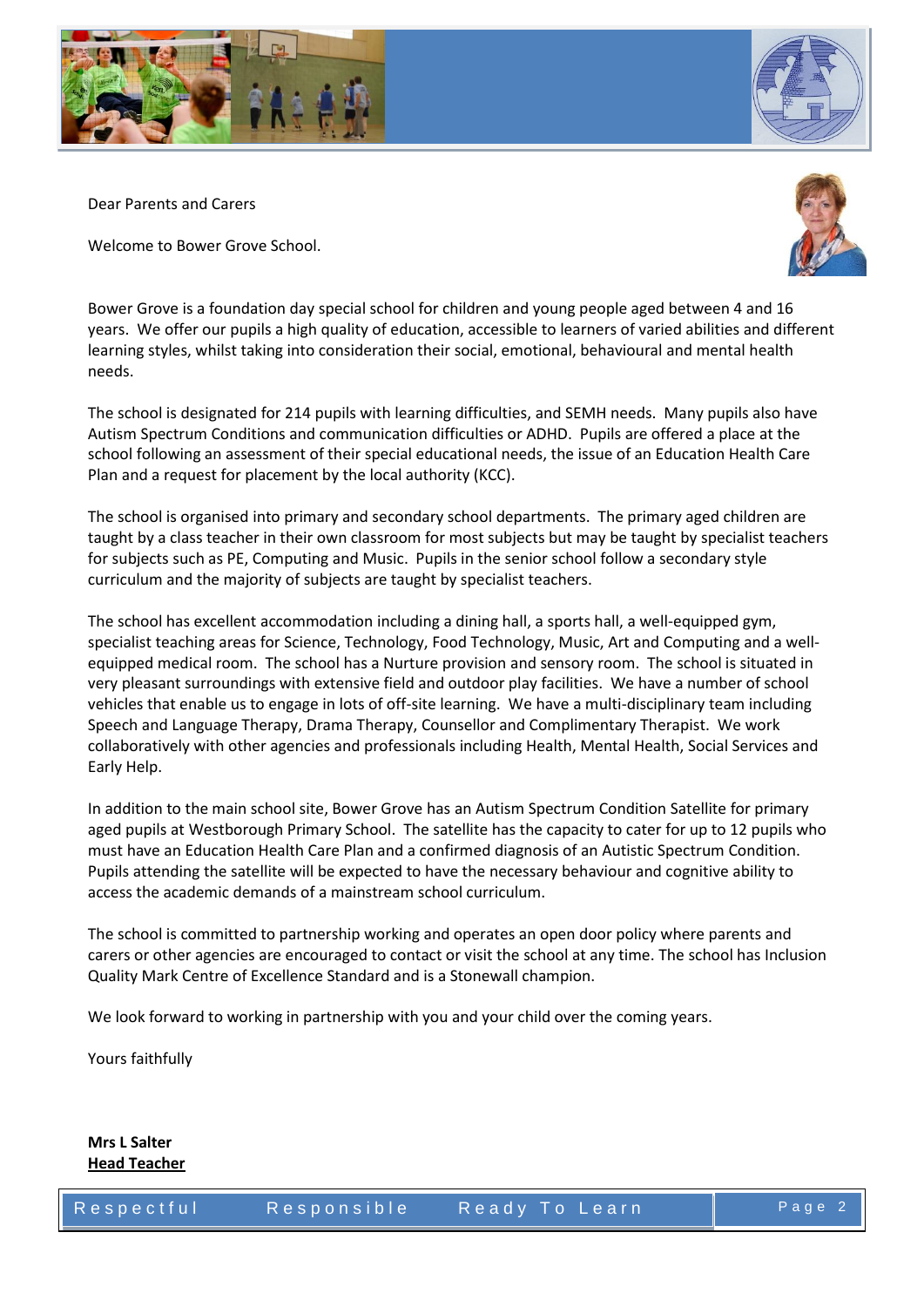



## **AIM STATEMENT**

"Our aim is to provide an innovative and inclusive school in which pupils and staff are valued as individuals and are motivated to achieve their potential within a happy, healthy and safe environment. In partnership with parents, carers and other agencies we will strive to meet individual needs to enable our pupils to confidently progress into adult life."

#### **STATEMENT OF PURPOSE**

We achieve our aims by:

- Providing an inclusive curriculum with teaching and learning approaches that are differentiated to cater for individual need.
- Meeting pupils personal and social development needs and encouraging and rewarding the acquisition of Fundamental British values.
- Promoting self-discipline through a behaviour management system that values positive achievement.
- Preparing pupils to cope with the demands of citizenship in their local community and within the world of work.
- Providing access to a wide range of examination opportunities, work experience and vocational guidance.
- Promoting a safe and friendly environment in which everyone feels safe and valued as an individual and is encouraged to co-operate with and respect others.
- Promoting an outward looking culture which actively encourages parental, professional and community involvement in the life and work of the school.
- Providing staff with opportunities to develop skills and accreditation to enhance their performance and career progression.
- Ensuring everyone has opportunities to fulfil their potential, regardless of age, gender, ethnicity, or disability.

We encapsulate our ethos in the three R's

**Respectful Responsible Ready to Learn**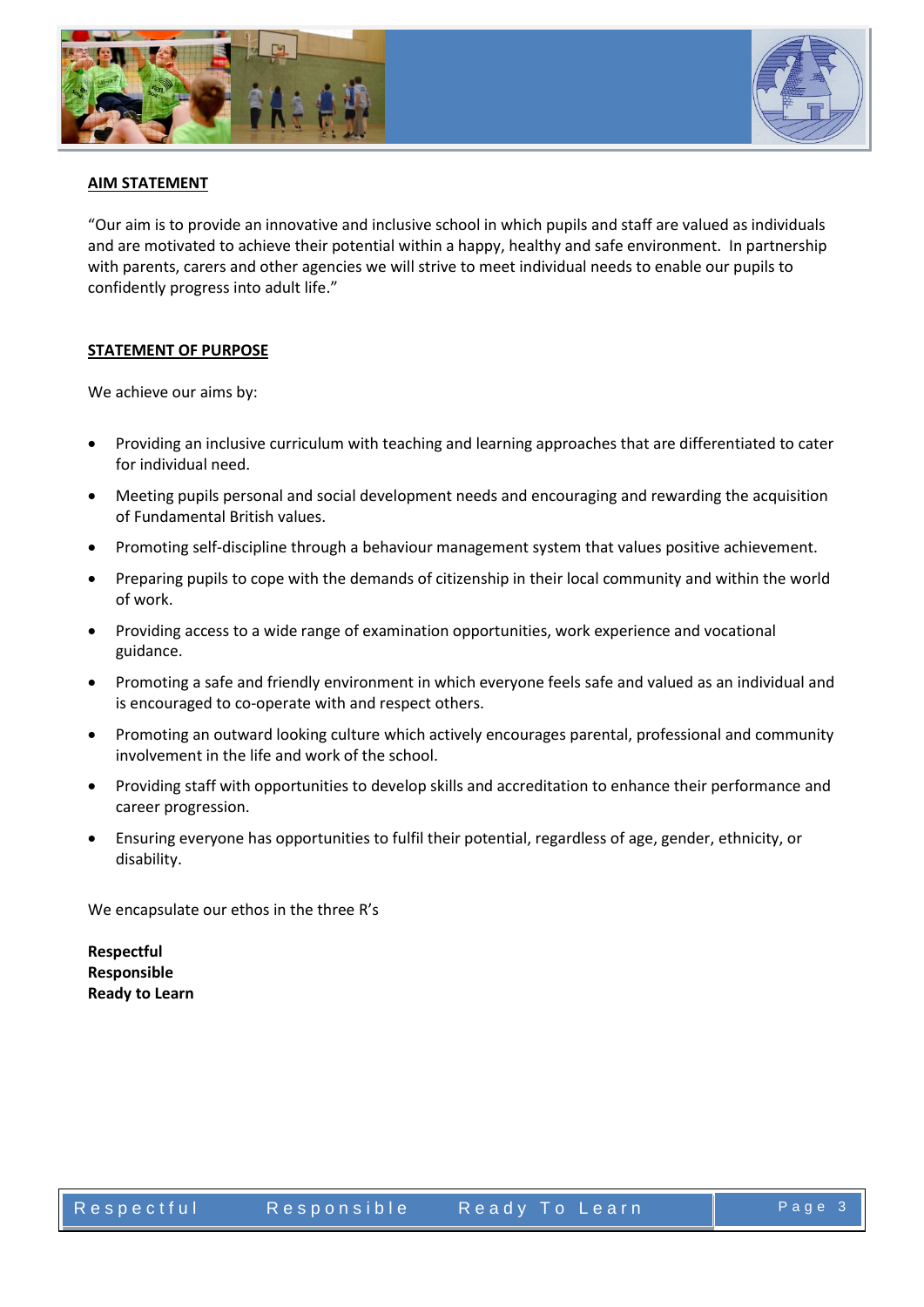



## **ADMISSIONS PROCEDURE**

Admissions to the school are the responsibility of the Local Authority in conjunction with the Head Teacher. Pupils with an appropriate Education Health Care Plan are referred to the school via the local authority offices. Children can be admitted at any time in the year within their age group, provided the school has not reached the agreed number in its Service Level Agreement and that the respective year group can accommodate the specific needs of a pupil. Wherever possible, taster days and phased transfer programmes are implemented. For details of the Admissions Policy, please see the school website: [\(www.bower-grove.kent.sch.uk\)](http://www.bower-grove.kent.sch.uk/)

## **ATTENDANCE**

We know regular attendance is vital for pupils to take full advantage of the educational opportunities available to them. Our School is committed to maximizing attendance rates and endeavours to work in partnership with parents and the Educational Welfare Service to achieve this. Pupils securing high levels of attendance are recognised through staff acknowledgement, public awards and certificates. If your child is absent from school for any reason, it is essential that you let us know the reason by telephone or a short note as soon as possible. Pupils should attend 190 days of school each year. A child who attends 95% will have missed 10 days of school. Gaps in attendance lead to gaps in knowledge. Always aim for 100% attendance.

## **PARENTS AS PARTNERS**

The involvement of parents within the life of the school is fundamental in developing each child's full potential. Parents are seen as partners and they are welcome in school at many events during their child's education. Such an 'open door policy' enables us to work together on issues as they arise throughout the school year. Parents are encouraged to attend appointments that are offered to them, for example with the School Paediatrician, the Educational Psychologist or any of the other agencies involved with their child.

Each pupil's academic progress is reviewed annually and reported to parents via a detailed report. Parents are encouraged to attend review meetings 3 times in a school year. At the Annual Statutory Review meeting the child's Educational Health Care Plan outcomes are reviewed and updated for the coming year. For pupils in Group 9 a Transitional Planning meeting takes place, which is an opportunity to review pupils' progress, agree future actions, plan for career provision and review the Education Health Care Plan. In year 11 we ensure pupils have good transition plans into their next phase of education or training.

Pupils are encouraged to become involved and participate in the wider aspects of school life through the School Council. The school is always keen to involve pupils in decision making processes wherever possible.

The class teacher will normally be the first point of contact for parents/carers and will keep in touch by email, letter, telephone or home school books to discuss successes or difficulties that may arise. You are welcome to telephone or email the school to discuss your child's progress with the class teacher or a member of the leadership team. We believe partnership working between home and school is essential. We support our staff wellbeing and encourage staff and parent email communication within reasonable business hours.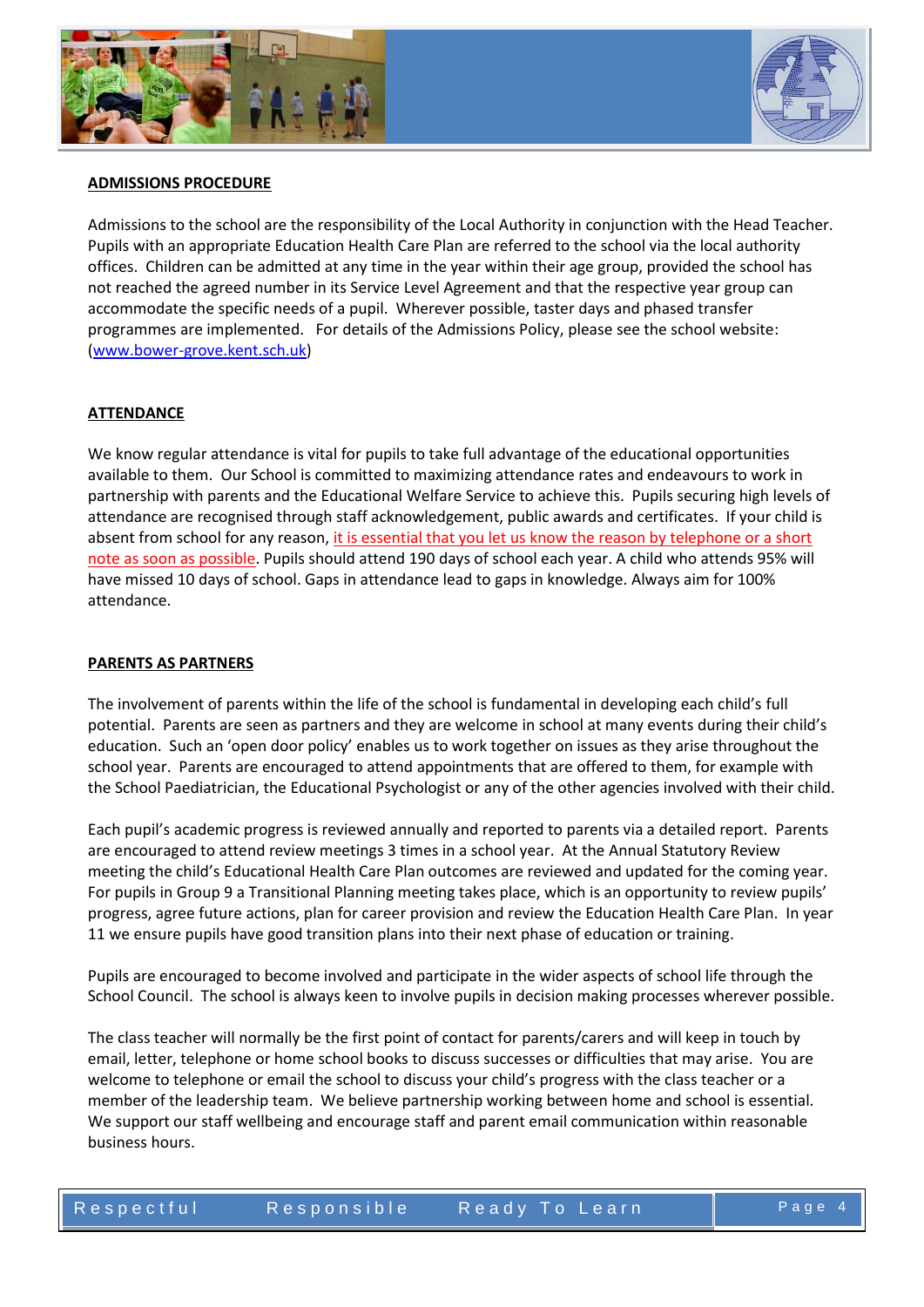



## **PARENT SUPPORT GROUP**

The Parent Support Group meets regularly on Friday mornings. A wide range of speakers are invited to attend these meetings who share their knowledge and expertise around issues that concern many parents. All parents are welcome to come along to these meetings. Please see the school website for further details.

## **STAFFING**

Bower Grove School is proud of its well qualified and professional staff team that is committed to meeting the needs of children with social, emotional and mental health needs and related behavioural difficulties.

The staff team is led by the Head Teacher with a Deputy Head Teacher and four Assistant Head Teachers who in turn co-ordinate the work in the respective primary and secondary sections of the school.

The teaching staff are supported by three Student Support Co-ordinators and a team of Learning Support Assistants who also have a mentoring role for identified pupils in their form group.

The school Pupil Manager, Administration Staff, School Business Manager, Human Resources Manager, Site Management Team and Kitchen Staff are vital members of the staff team and may be contacted via the school office.

A list of all staff working in the school is available from the school website and is updated annually in September.

Bower Grove School is committed to safeguarding and promoting the wellbeing of children and young people and expects all staff to share this commitment. We ensure that all our recruitment and selection practices reflect this commitment. The school has a Pastoral Manager and a designated member of staff for our Looked After Children. We also employ a Family Link Coordinator to work with families experiencing difficulties and a Transition Coordinator who ensures our Year 11 pupils are supported in their move to college and sixth form.

## **SPECIALIST SERVICES**

In addition to the individual help provided by the school staff, we are able to call upon specialist help for your child where needs are identified on the Education Health Care Plan or become apparent through the in-school or annual review process.

This support may include the help of the medical team attached to the school; the Paediatrician, Speech and Language Therapist and Occupational Therapist. We are also able to call on the medical services of the Child and Adolescent Mental Health Teams. We have a linked Education Welfare Officer and access to Educational Psychologist support.

On site we also provide counselling, drama therapy, mentoring, complementary therapy and social skills and anger management programmes for individual pupils as needed.

Respectful Responsible Ready-To-Learn | Page-5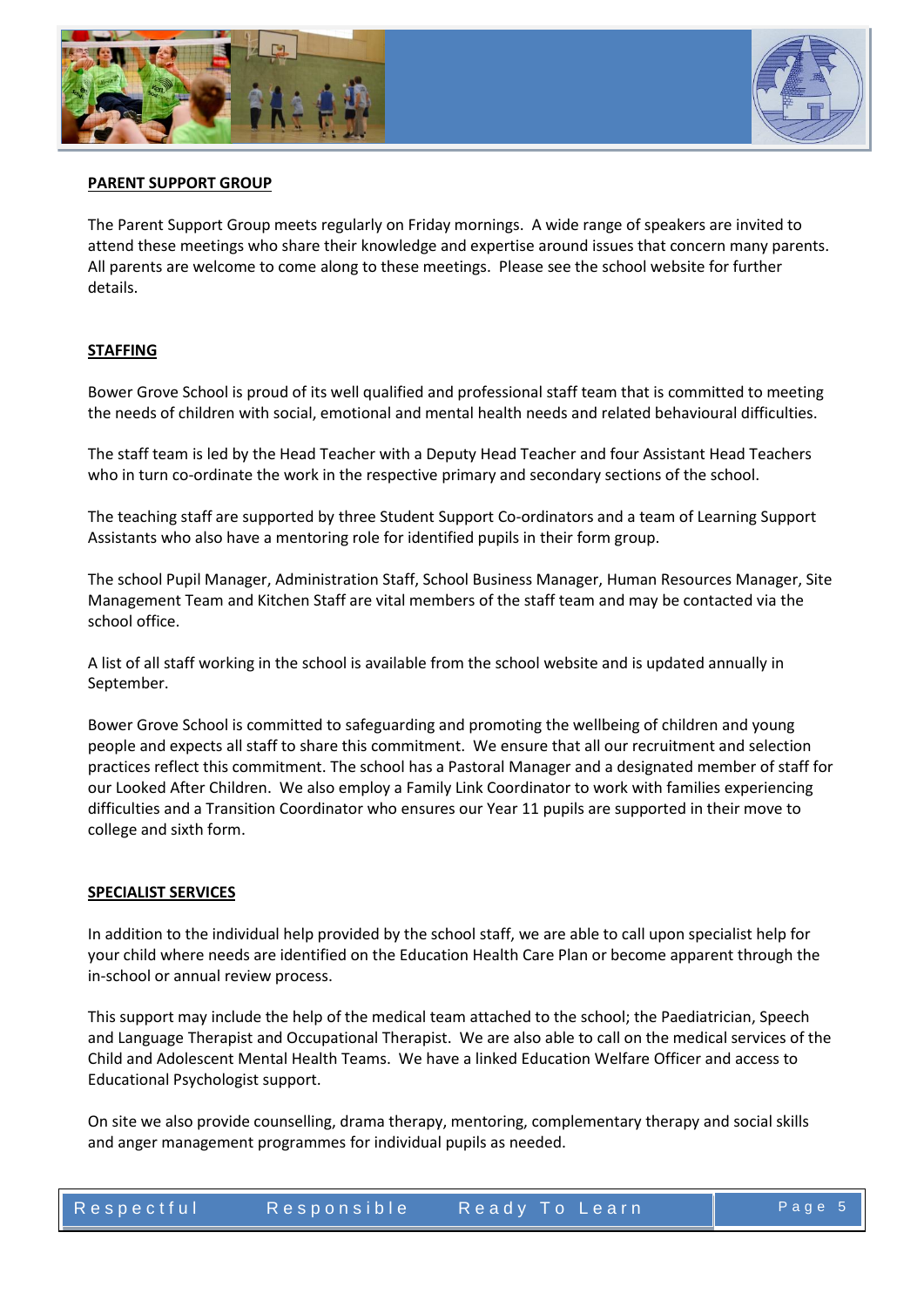



# **EDUCATION**

All pupils who attend this school have an Education Health Care Plan specifying social, emotional and mental health needs and learning or behavioural difficulties as the main category of need. Teaching methods will vary according to the age and needs of the pupil. Class groups are small and are usually no larger than 12 pupils.

- A wide range of teaching approaches are used to give pupils opportunities to learn in ways that best suit their learning style.
- Individual, small group and whole class teaching will feature at all ages, the ability to work in larger groups and to work with increasing independence will be developed as pupils move up the school.
- A mix of teacher and pupil led approaches help to teach necessary concepts and skills.
- Planned teaching activities will be flexible enough to be responsive to changing needs and situations.
- Specific techniques and programmes are used to support the learning of the range of pupils at Bower Grove.
- Every pupil in the school has personal targets which form part of the individual learning pathway/Annual review process for that pupil. The targets are monitored by the class teachers and mentors.
- In Key Stage 4 there is an emphasis on preparation for transition and this involves delivery and access to externally accredited courses that will form the foundation for future learning as pupils progress to local further education providers.
- Pupils in the satellite will have a carefully planned programme of inclusion into mainstream classes.

## **CURRICULUM**

Bower Grove offers an enticing and balanced curriculum structured to meet the needs of each pupil. In common with all other schools we follow the National Curriculum and meet statutory requirements, but do so in creative ways that take account of each student's particular circumstances and the fact they may have missed a considerable amount of schooling.

Curriculum provision reflects the ages of pupils and an early years curriculum is delivered for the under fives. In the primary phase of the school subjects are often taught in an integrated way through topic work. As pupils progress throughout the school, programmes become more subject based and in most cases lead to external accreditation. Our curriculum map shows the learning journey that each class will take over the year, giving a brief outline of topics covered in different subject areas. This can be viewed on our website.

Careers is taught to all senior classes with the specialist guidance being part of the programme in years 10 and 11. The Leavers' Programme incorporates individual counselling and guidance with an increased focus upon independence, life skills and the ability to transfer previously acquired knowledge to solve real life problems. Pupils participate in work experience placements within the community where the school is fortunate in having strong links with local businesses and industries. Such community links enable the curriculum to be further developed and enriched.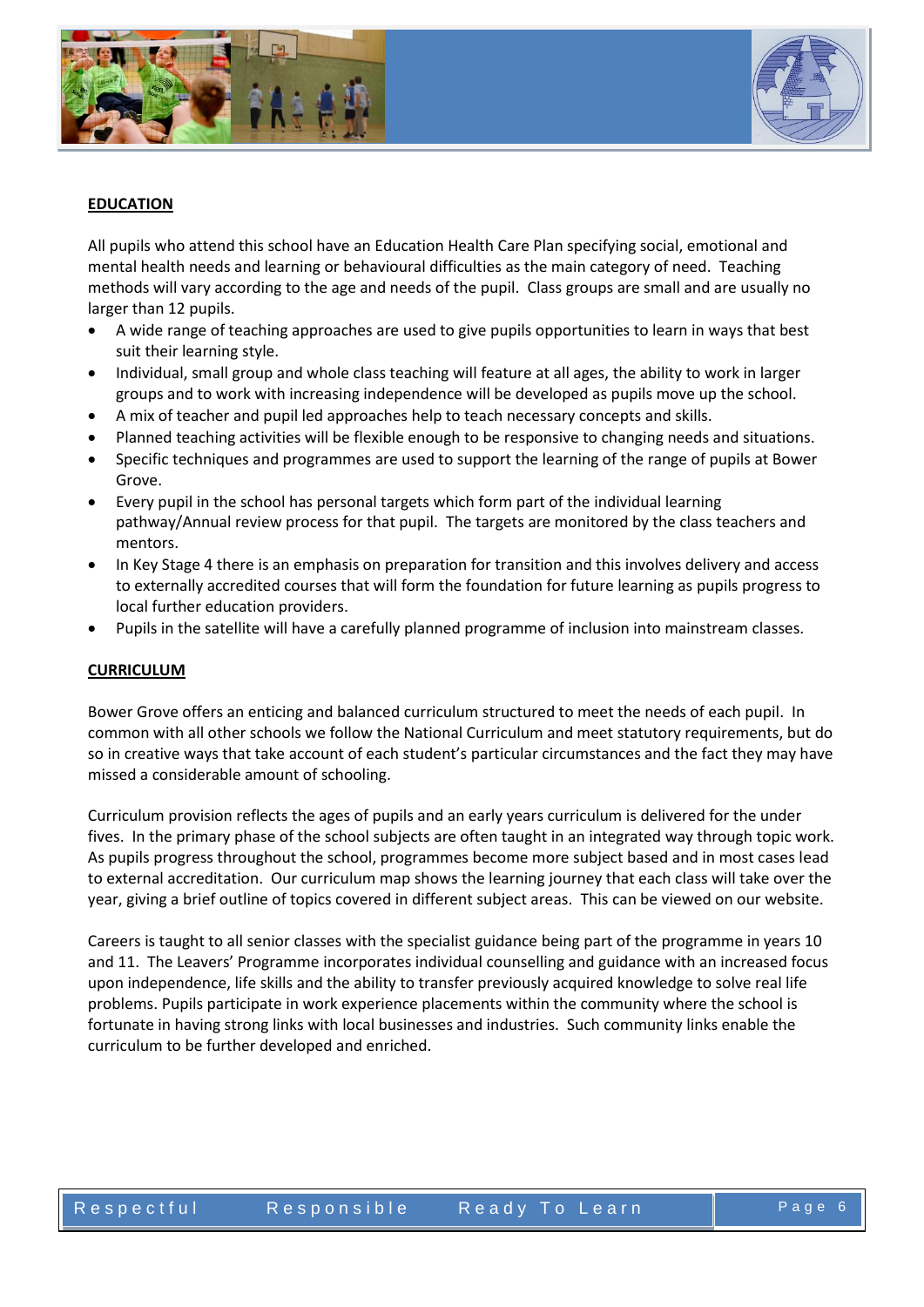



## **SEX AND RELATIONSHIPS EDUCATION**

Pupils in the school follow a structured Personal and Social Health Education (PSHE) programme through which they discover how the body works and how to look after it. As the children mature, they are given specific instruction regarding the physical and emotional changes they will experience. It is our policy to provide sex and relationships education as and when the need arises naturally within the programme of study.

Sex and Relationships Education will be presented in a factual format, set within a framework that advocates the importance and values of stable family life, commitment, responsibility of parenthood, respect both for self and others and an awareness of the law. The programme delivered will be geared to fit the age and understanding of the child and will be delivered in Key Stages 3 and 4 through a number of subjects including Science, RE and PSHE.

Parents are informed, during year 7, that a more formal sex and relationships education programme will be delivered over the coming four years and they are invited to contact the school for further information about the programme and resources used.

Parents have a right to withdraw their children from any or all parts of the sex and relationships education programme, excepting those elements which are required by the National Curriculum Science orders. Any parent wishing to exercise this right should inform the Head Teacher of their wishes in writing.

## **RELIGIOUS EDUCATION AND COLLECTIVE WORSHIP**

This takes place in accordance with the Kent Agreed Syllabus of RE and national guidelines. We promote tolerance and understanding of other faiths and the lives of people from history who have made significant contributions to the present world in which we live are studied. A daily corporate Act of Worship takes place. Parents have the right, under the 1944 Education Act, to withdraw their child from attendance at assembly or Religious Education, provided a written request has been made to the Head Teacher. The school has no specific affiliation to any particular religious group.

## **PHYSICAL EDUCATION**

Physical Education plays an important role at Bower Grove and in addition to the teaching that takes place in our excellent facilities, pupils are also offered a wide range of offsite sporting activities; these include horse riding, swimming, climbing, sailing and many more. Pupils are also encouraged to participate in lunch time or after school clubs and activities. Opportunities for both individual and team sports are offered and in all activities self-awareness and fair play forms an important part of our teaching.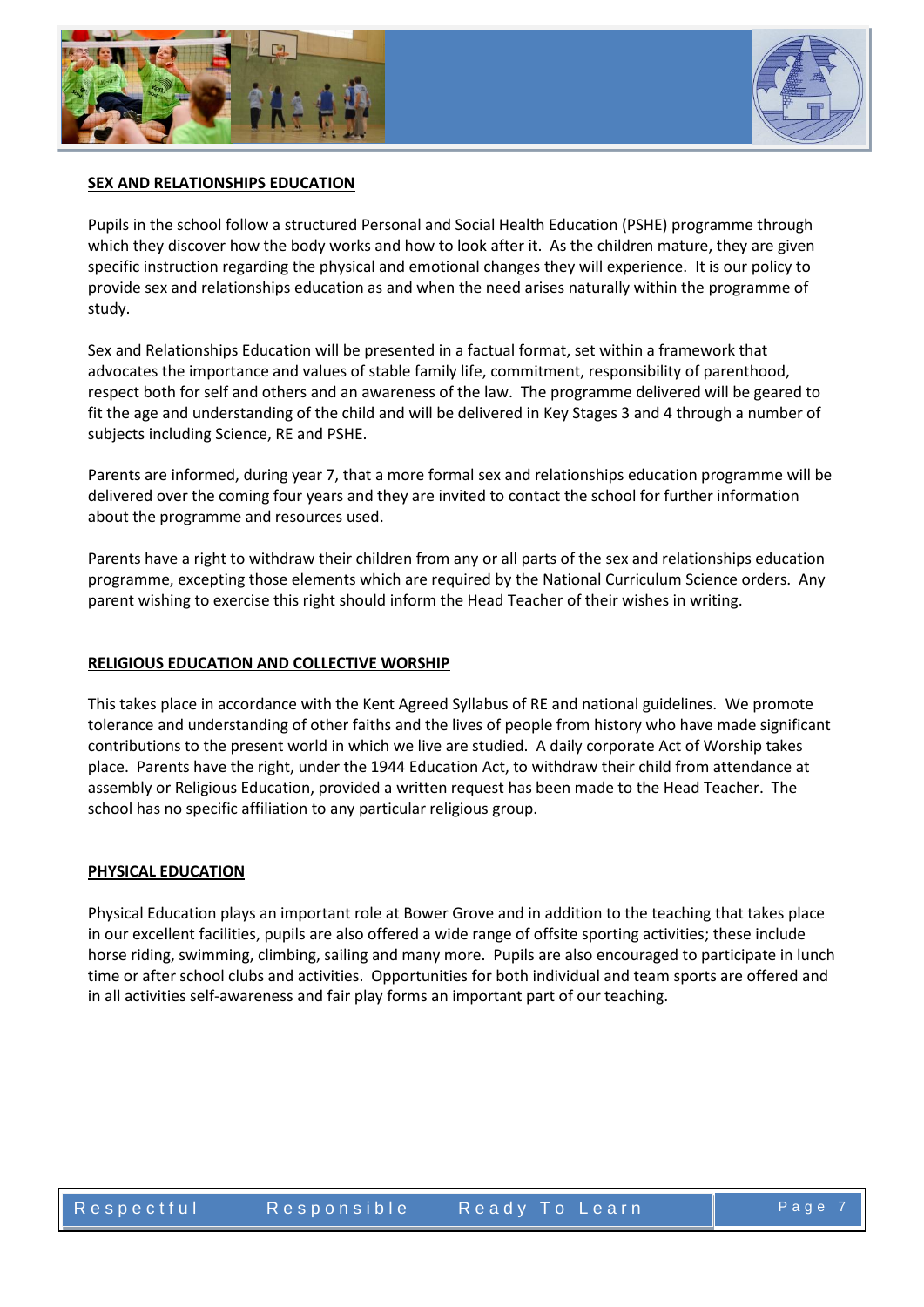



# **EXAMINATIONS**

At the end of their school career all pupils have the opportunity to sit external examinations. These are usually a combination of Entry Level, vocational qualifications and GCSEs. The exact combination of examinations will depend on the individual abilities and interests and will be agreed as part of the pupil's personalised learning offer.

## **CHARGING POLICY**

The Charging Policy of Bower Grove School is designed to ensure that activities offered wholly or mainly during normal teaching time should be available to pupils, regardless of their parents' willingness or ability to meet the cost of that activity. Bower Grove School will invite parents to make voluntary contributions to cover the cost of activities such as swimming or rock climbing, but no discrimination will be made between those pupils whose parents make such a contribution and those whose parents do not. Any parent who would like to contribute but feels unable to meet the full cost of such an activity should contact the school in order that the matter can be discussed in a sympathetic and confidential manner. It should be noted that some visits cannot be funded without voluntary contributions and if financial support proves insufficient, then such a visit may have to be cancelled. The school may charge for the cost of an item made at school if parents have indicated a wish to own the finished product.

## **DISCIPLINE**

At Bower Grove we expect pupils to exhibit normally accepted standards of behaviour. The basis of our behavioural system, therefore, is to reward appropriate behaviour so as to encourage the development of self-discipline and self-regulation.

Where a pupil's behaviour consistently fails to reach acceptable standards or there are particular instances of concerning behaviour, parents and carers will be contacted to discuss the concern. Often in these cases a specific behaviour plan will be agreed in discussion with pupils, parents and carers and school staff. Wilful damage will be charged to the pupil, the parents or carers.

We deplore intimidation and bullying and any cases will be taken seriously and acted upon immediately following the procedures outlined in our Behaviour Policy. We expect parents/carers to support us in the use of appropriate sanctions including working away from the main class group and 'payback time' which may be during the school day or after school times.

Where pupils are in danger of harming themselves or others or school property, school staff may use positive handling to restrain a pupil or move them to a safer place. Such actions will be taken in accordance with national, local and the school's policy and guidelines. The positive handling procedures follow Team Teach protocols. The school has a number of safe spaces throughout the school and pupils may be directed to use these for both calming down time or 'time out' purposes.

As in most schools, the vast majority of pupils display excellent behaviour and school staff are always seeking opportunities to tell parents about instances of very good behaviour and outstanding achievement.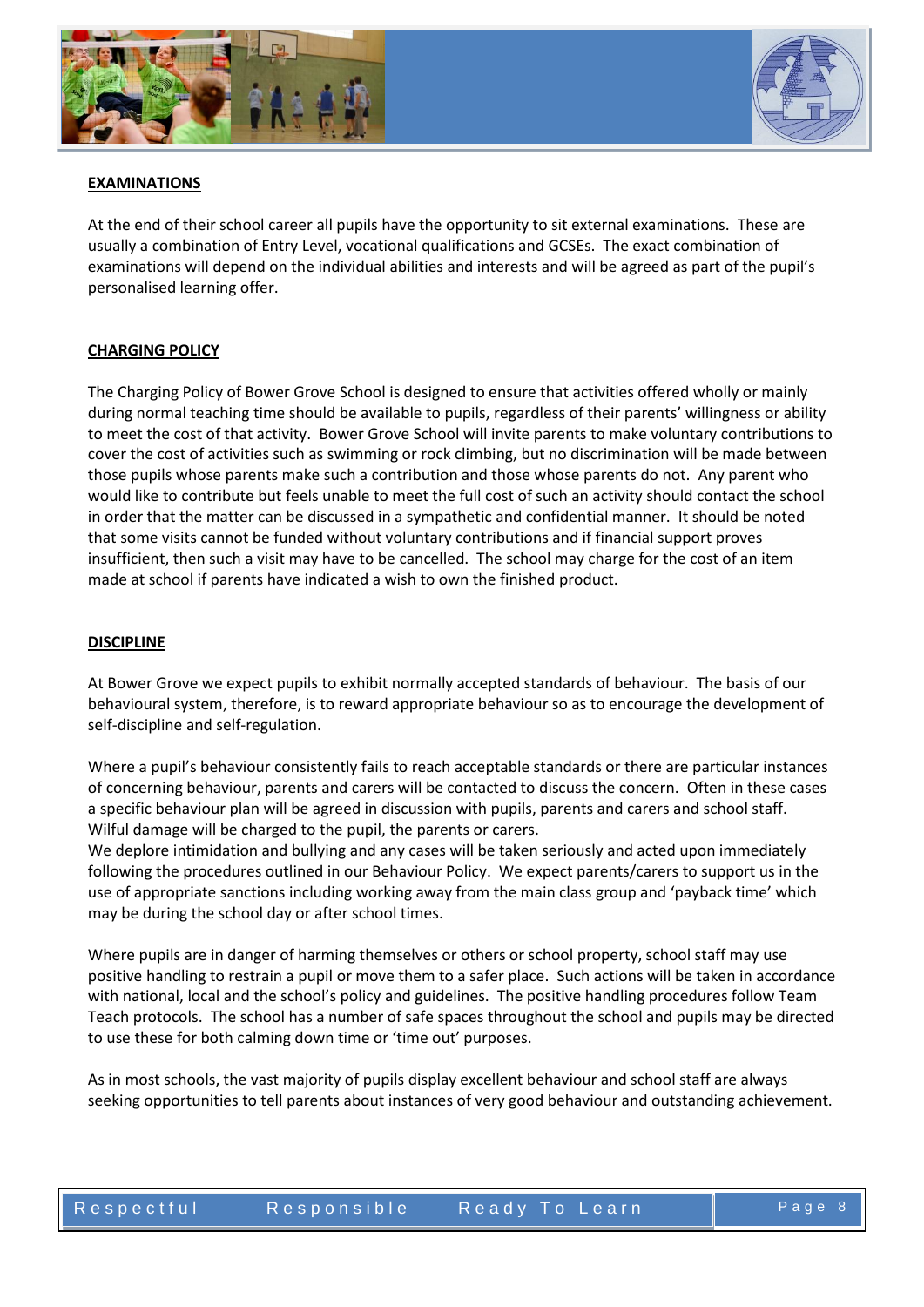



## **COMPLAINTS PROCEDURE**

Bower Grove will always attempt to keep parents informed of school curriculum policies, your child's progress and indeed any significant incidences. The Education Reform Act 1988, however, provides parents with the right to register any concerns or complaints regarding the curriculum, or indeed any other aspect of school life. If parents wish to make a complaint, the following procedure should be followed:-

- 1. An informal approach to the school to ensure that the concern is not a misunderstanding.
- 2. Make an appointment to see either the Class Teacher, a member of the Leadership Team to discuss your viewpoint and hopefully resolve the problem.
- 3. If parents are not appeased, a formal complaint should be made to the Head Teacher.
- 4. If the Head Teacher does not resolve the issue, parents should send their complaint to the Governors.
- 5. If parents are still not appeased then the complaint should be sent to the Secretary of State for Education.

Full details of the Complaints Procedure are available from the School Office. The Governing Body will record all formal complaints as well as the outcome of the subsequent discussion and advice. The Leadership Team will implement any improvements that can be made by the school as a consequence of any informal or formal complaint.

# **CHILD PROTECTION AND SAFEGUARDING POLICY**

Bower Grove School has a Child Protection and Safeguarding Policy which has been designed to safeguard and promote the welfare of all children in partnership with parents. It is the school's aim to work in collaboration with parents and all other agencies or services to secure the healthy development of our pupils.

- The School's Designated Safeguarding Leads are Mrs M Cleave, Mrs C Green, Ms S Howson, Ms M Brackstone, Mr M Evans and Mrs L Salter.
- The Governor with responsibility for child protection is Miss M Jones.
- The procedures laid down in the Kent Child Protection Procedure Manual will be followed. This means that the school has a legal duty to report to Social Services any concerns outlined in the manual.
- Any parent/carer wishing to read or discuss the Kent Manual or School's Policy Document should contact Mrs. Cleave, Deputy Headteacher and lead DSL.

The school's Child Protection Policy is available from the school website or a paper copy may be requested from the school office.

# **SPECIAL EDUCATIONAL NEEDS POLICY**

The school's SEN Policy is available from the website or school office. It is based on important national and local authority principles and strategies and in particular the 'Special Educational Needs Code of Practice 2014'. It ensures that there is an active partnership with parents and carers and explains how the school supports pupils, raises their confidence and self-esteem and prepares them for future challenges.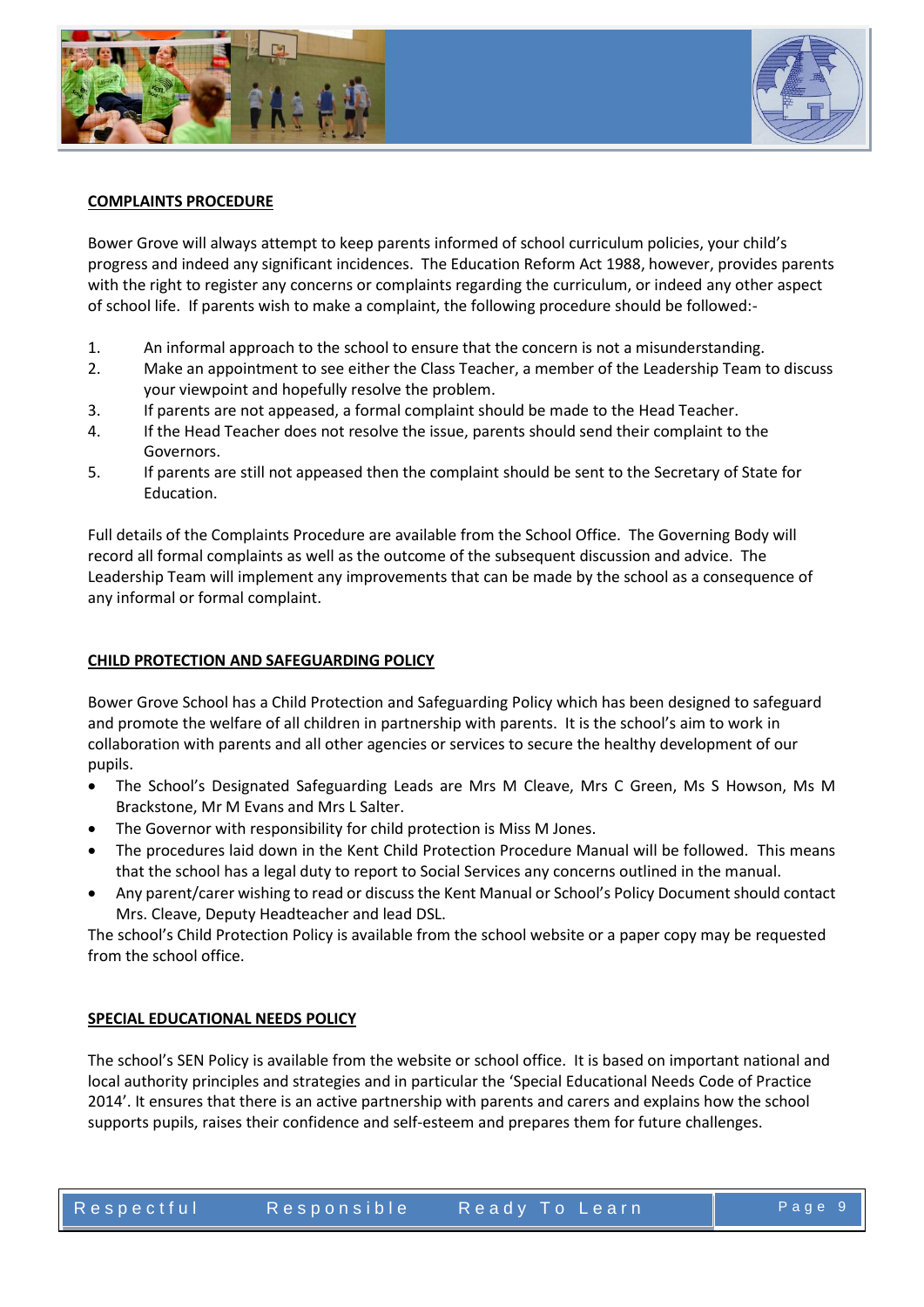



# **EQUAL OPPORTUNITIES AND RACE EQUALITY**

We believe that equality of opportunity is at the heart of good education and our everyday work and practices in school. We ensure that all pupils have access to the curriculum and an equal opportunity to learn and make progress. We believe that any form of discrimination is not acceptable. The school promotes behaviour and attitudes which respect and value individual differences and the diversity of different cultures, beliefs and ideas. Full details of the school policies are available from the website or school office. We have the Inclusion Quality Mark Excellence Award.

## **SCHOOL ORGANISATION**

The school day is 8.50am – 15.10pm, Monday to Thursday. The school day on a Friday is 8.50am – 13.10pm.

Children are encouraged to have a school lunch, which is cooked on the premises. The cost of a meal is £2.30 per day. Our preferred payment method is online via ParentPay, however, payment by cash or cheque (payable to "Bower Grove School") is still possible. Application forms for free school meals are available on request. Parents should notify the kitchen via the class teacher if a special diet is required and discuss whether it will be possible to provide this.

Children are expected to observe our values of being respectful, responsible and ready to learn. Teachers are responsible for the group of children they are working with. Mr Evans is the Assistant Head Teacher responsible for behaviour and attendance across the school. More complex care and welfare concerns regarding our pupils are managed by Mrs C Green our Pastoral Lead.

Our school supplies a gender neutral uniform policy and may wear the following.

## **SCHOOL UNIFORM**

White shirt or blouse or polo shirt Black or grey trousers, shorts, skirt, skort or culottes Light blue and white checked summer dress Navy blue jumper, cardigan or school sweatshirt Sensible Black shoes (not trainers)

## **PE KIT**

White school polo shirt or plain white T shirt Plain black or navy shorts/PE skirt/shorts Trainers/plimsolls Short white socks (optional) Towel

Spare uniform and PE kit will be available if, for whatever reason, on a particular day the pupil forgets.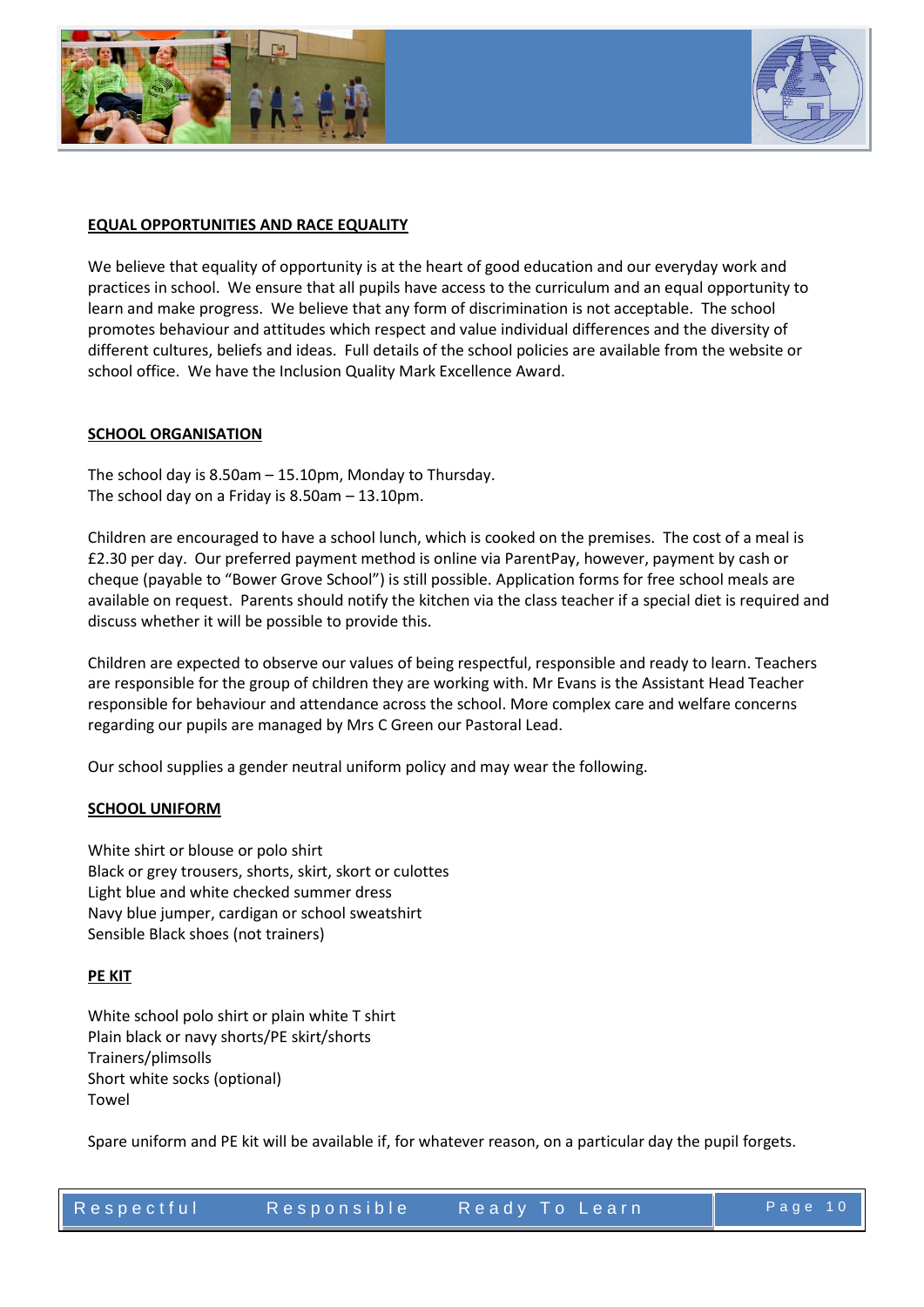

Sweatshirts are available from school Sizes from 26" to Adult Small" are £9.55 each and Adult Medium upwards are priced at £13.26.

White polo shirts for PE with the school logo embroidered on the front are available to purchase from the school office. Small sizes (26" to Adult Small") cost £7.45 and Adult Medium upwards cost £11.34.

It should be remembered that no denim clothing should be worn at school. High heeled or metal studded shoes are not to be worn as they cause damage to the floor and many accidents have been caused through slipping. Jewellery is not allowed in school, which includes earrings, although watches and one stud per ear is permitted. **Jeans, including black jeans, are not to be worn**.

Book Bags and P.E. Bags are also available from the school, priced at £7.14 each.

Please ensure that all items of uniform are clearly marked with your child's name.

# **GENERAL INFORMATION**

## **ACCIDENTS AND ILLNESS**

If your child is unwell during the school day we will make every effort to contact you. It is very important that we have up to date home/work telephone numbers, email addresses or other emergency contact numbers. Until we have contacted you, we will take any action required in the interests of your child.

## **LIFE SKILLS FOOD AND CHARGING POLICY**

All pupils in KS3/4 have Life Skills Food lessons; this includes preparing meals and refreshments. You will be informed of this beforehand and of the cost of the article if you wish it to be taken home. Cookery cannot be taken home unless paid for. As this programme is so important we do subsidise it and you are never asked to contribute the full cost of any food produced by your child.

## **AUTHORISED ABSENCE**

Parents/carers are strongly encouraged to take their family holidays during the school holiday period. The Head Teacher will consider each request for holiday absence individually but will only grant such requests in exceptional circumstances and where that request has been made in writing prior to the planned absence. The school will never normally authorise holidays during examination periods (including SAT's, Modular Tests and External Examinations).

Pupil attendance is a high priority and the school's attendance figures are a key indicator for OFSTED and the Local Authority. Parental support over this matter is greatly appreciated.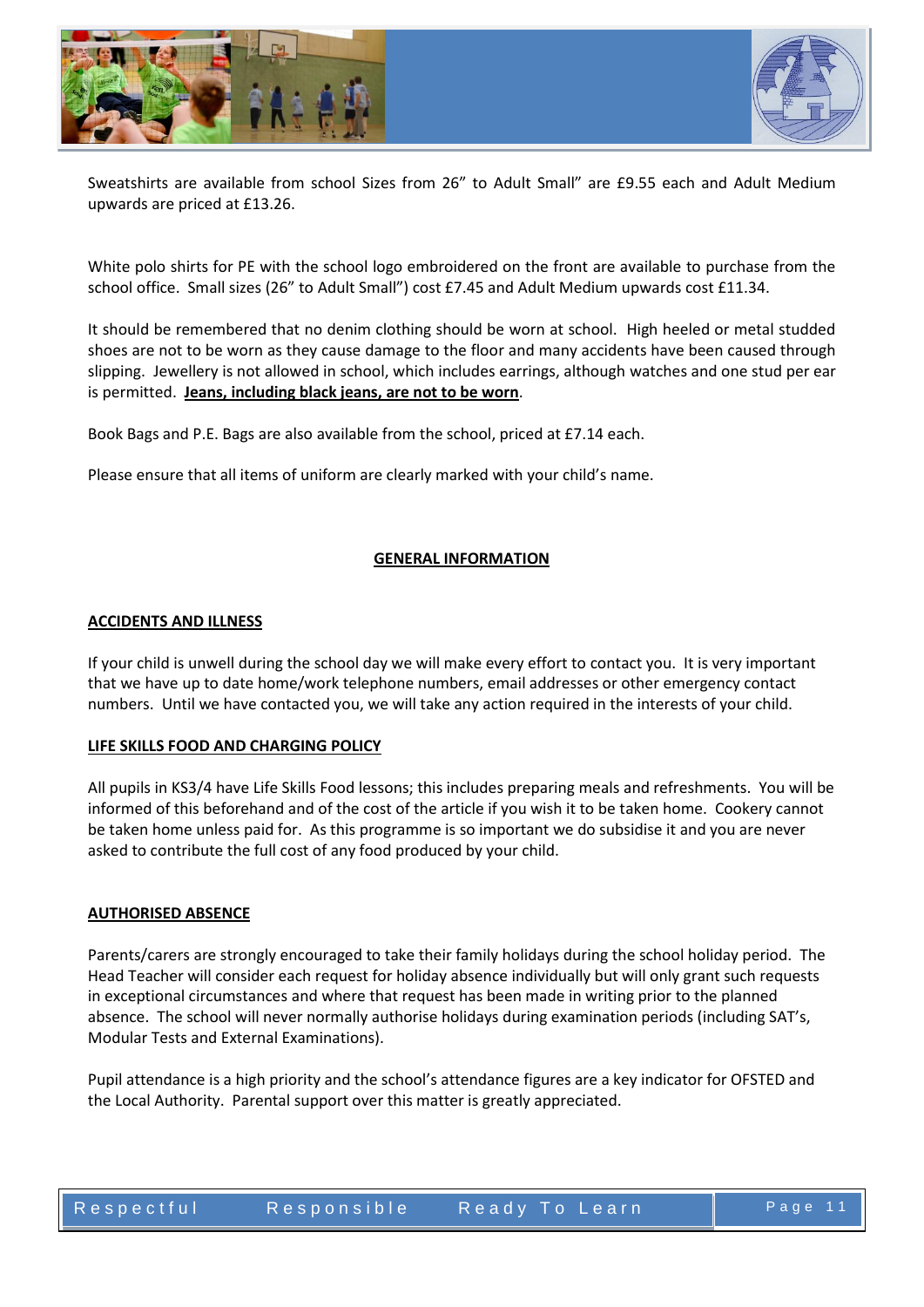



# **LOST PROPERTY**

Please do not allow your children to bring large sums of money, toys or personal items of value etc to school. This is a temptation to other children and property may be broken. It is also a great waste of both the staff and children's time if long investigations have to be made following incidents or damage. We cannot accept responsibility for lost articles unless they are handed to a member of staff for safekeeping.

#### **MEDICATION**

Parents should notify the school in writing if children require medication during the course of the school day. Medication should be sent into school in its original container and labelled with the child's name and dosage of the medication. All medication is kept secure and is administered by staff. Further information is contained in the School Medicines Policy.

## **MOBILE PHONES AND ELECTRONIC GAMES**

Pupils may bring these items into school as they can be especially useful for pupils who have lengthy journeys. Any pupil bringing in mobile phones or electronic equipment such as iPods, etc. are required to hand them into staff for safe keeping. They are then re-issued at the end of the day. Only pupils in Years 10 and 11 are allowed to carry a mobile phone with them during the school day once parents have signed an acceptable use contract.

#### **PERSONAL ACCIDENT COVER**

The local authority has asked all Head Teachers to bring the current position regarding personal accident cover for pupils to your attention:

"The revised regulations state that the County Council's policy does not cover illness or personal accident for staff or pupils for which there is no legal liability. Information about personal accident cover for pupils may be obtained from the National Confederation of Parent Teacher Associations".

## **PFTA**

The School has an active Parents Friends and Teachers Association, which meets regularly throughout the year and organise such events as the Christmas Fair, Family Events, and the Grand Summer Fete in June. New committee members are always welcome and if you would be interested in helping with any of the above events, please contact the school office. The PFTA also publish a regular newsletter, which is sent to parents and friends of the school and contains information about various events and activities as well as articles from the pupils.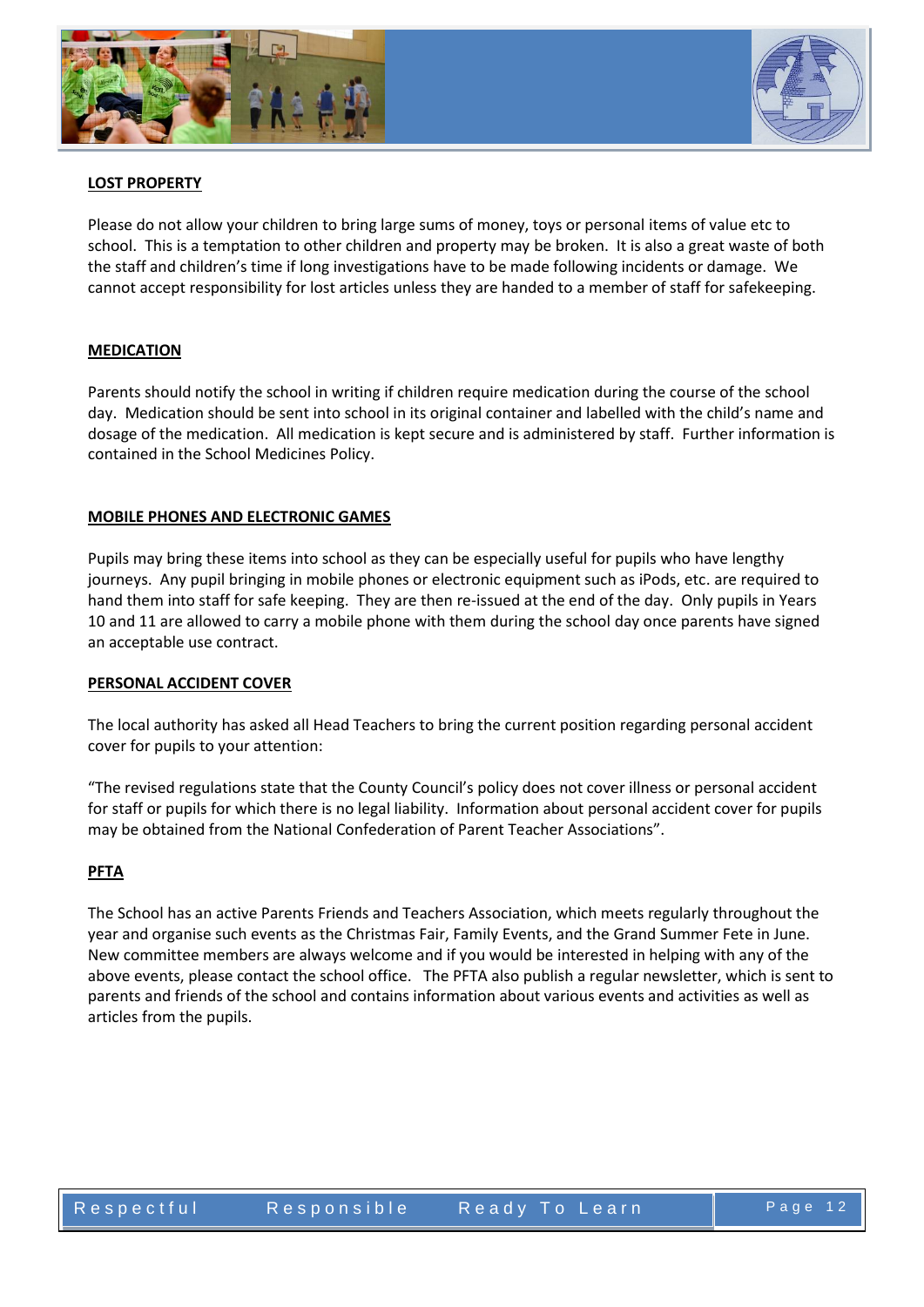



# **POLICIES**

Full copies of all the school policies, both statutory and non-statutory are available from the school website or the school office.

#### **RECYCLING BIN**

There are recycling bins near the front of the school for waste white paper, newspapers and cardboard. Staff and children are encouraged to use this facility and local residents also use it to deposit their waste newspapers.

#### **SAVINGS BANK**

The school operates a Savings Bank to enable children to save for their residential holidays and to encourage good habits. The Bank is open for deposits and withdrawals every Tuesday morning and can be given to Mrs Owen in the Finance Office.

#### **SCHOOL COUNCIL**

The School Council is a pupil body whose aim is to promote the best interests of the school and to provide experience of the democratic process for all members. The School Council comprises of representatives elected from throughout the school. The School Council meets regularly and all students can request issues to be discussed either by contacting School Council representatives or by using the suggestion box. School Council representatives are responsible for relaying the events of the meeting back to class groups.

#### **SCHOOL VISITS**

As part of your child's curriculum we arrange a variety of educational trips and these will always be within school times, unless you are informed beforehand. For longer visits beyond a period of one school day detailed information and a consent form will be sent to you.

#### **TERM DATES**

An up to date list of the school's term dates available from the school website [www.bower](http://www.bower-grove.kent.sch.uk/)[grove.kent.sch.uk](http://www.bower-grove.kent.sch.uk/)

#### **TRANSPORT**

If your child is brought to school by taxi or minibus, please make sure that they are ready on time. Taxi drivers cannot wait indefinitely for a late child as this means all the children in that taxi are late for school. We expect all pupils to demonstrate respectful and courteous behaviour to other pupils and adults on their journey to and from school. In the event that you move to another address you must complete an application form for transport to continue; this can take up to six weeks to arrange so please ensure you do this well in advance. The office can assist you with any queries on this matter.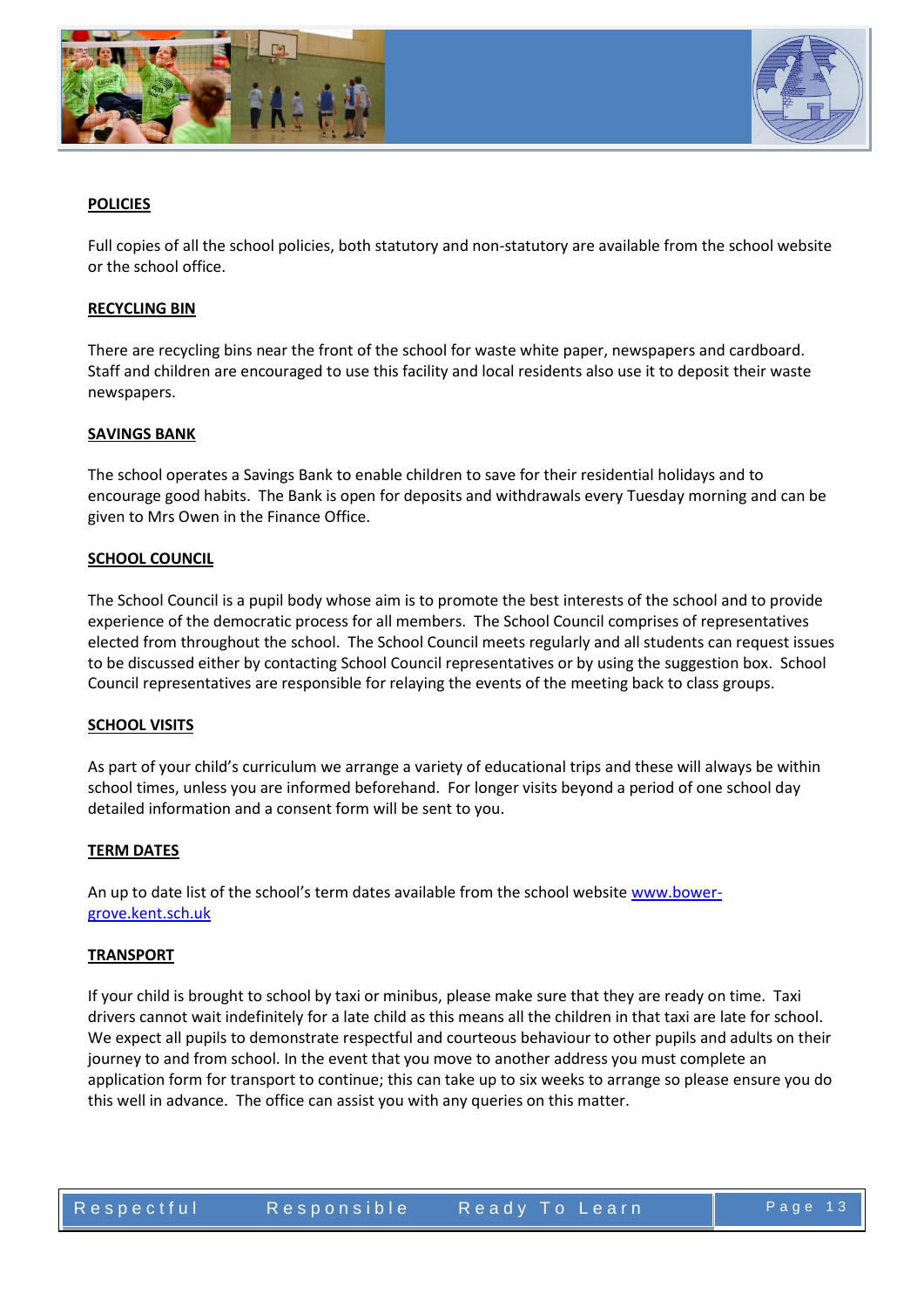

If your child has been issued with a bus pass it is their responsibility to keep it safely. Should the bus pass be lost it will be your responsibility to pay for and organise a replacement.

## **WEBSITE** [www.bower-grove.kent.sch.uk](http://www.bower-grove.kent.sch.uk/)

The school website contains a wide range of information and is regularly updated. Copies of school policies and procedures are available on the website. (Paper copies are available on request from the school office).

## **WINTER WEATHER**

When it becomes colder, please send your child in warm clothing as they will be outside during playtimes and lunch breaks. No child should be sent to school without a coat, even if they have door to door transport. If your child wears wellingtons in bad weather, please send indoor shoes so that he/she can change on entering school. In exceptional circumstances such as heavy snow, should it be necessary to close the school, the appropriate information will be on [www.kentclosures.co.uk.](http://www.kentclosures.co.uk/)

## **YOUTH AND SPORTS CLUBS**

A Senior Youth Club is offered every Monday evening for pupils in Groups 8 – 11 from 3.15pm until 4.45pm. Junior Youth Club meets every Tuesday after school from 3.15pm – 4.45pm. This caters for our pupils in Groups 5-7. After school clubs are offered in football and gym on a Thursday evening. Details are sent out at the beginning of each term.

A range of lunchtime clubs are offered to pupils; these reflect the interests of pupils. New ideas for clubs are discussed by the School Council.

## **CONCLUSION**

We hope this Prospectus gives you some idea of Bower Grove School. If there is anything further you wish to know, please do not hesitate to get in touch. If there are matters which we have not included and which you feel it would be helpful to include in future editions, we should be pleased to hear from you. We hope your child will be very successful and happy at Bower Grove School.

## **ARRANGEMENTS TO VISIT**

Visitors to the school are always welcome. If you would like to visit the school to see the school in action, please contact the school office to make an appointment (Tel: 01622 726773).